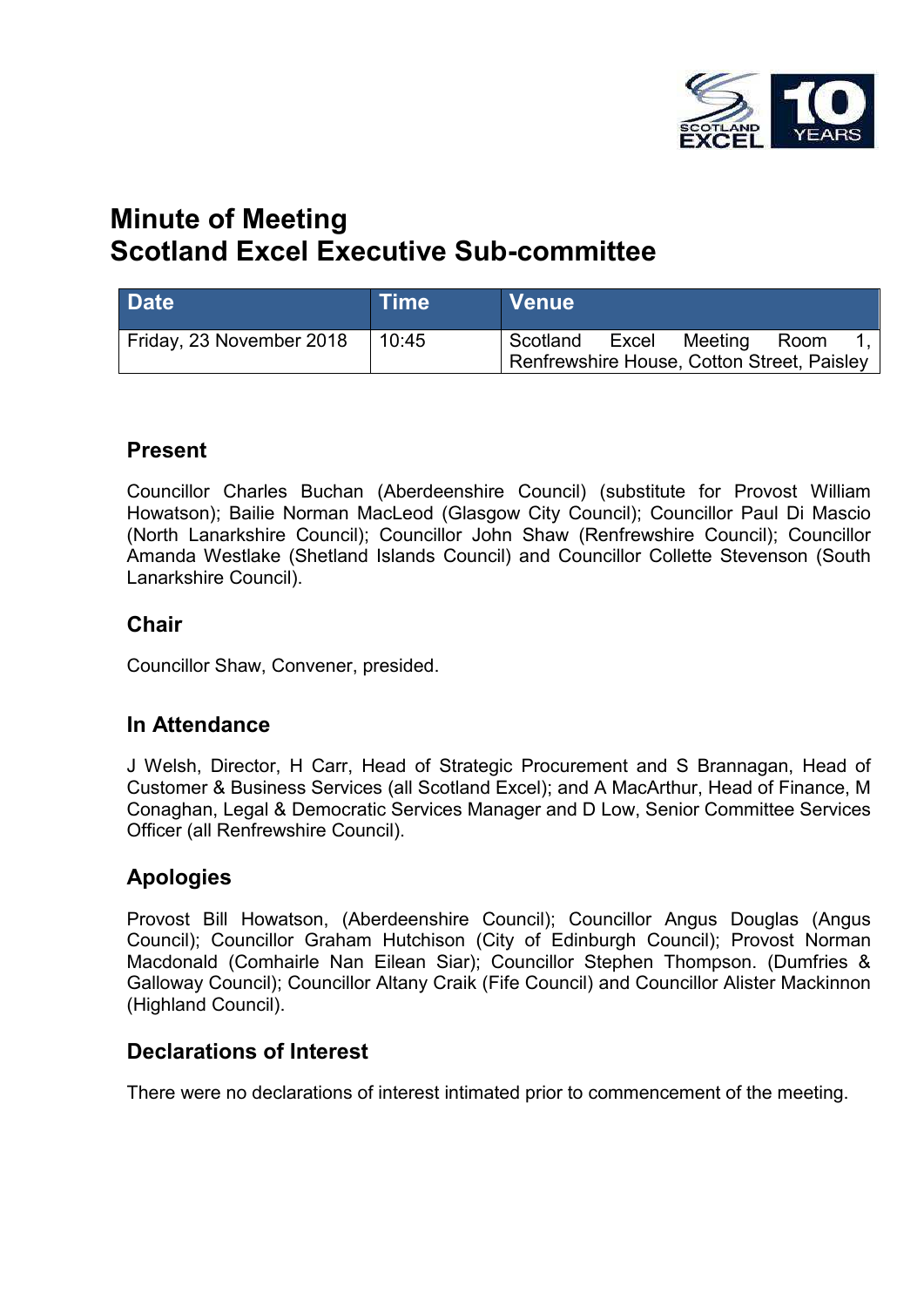#### **1 Minute**

There was submitted the Minute of the meeting of the Executive Sub-committee held on 26 October 2018.

**DECIDED:** That the Minute be approved.

### **2 Revenue Budget Monitoring**

There was submitted a joint revenue budget monitoring report by the Treasurer and the Director of Scotland Excel for the period 1 April to 12 October 2018.

The report intimated that gross expenditure was £4,000 under budget and income was currently £10,000 under recovered which resulted in a net overspend of £6,000.

**DECIDED:** That the report be noted.

## **3(a) Request for Associate Membership - East Kilbride and District Housing Association Limited**

There was submitted a report by the Director of Scotland Excel advising that East Kilbride and District Housing Association had submitted an application to become an associate member of Scotland Excel.

**DECIDED:** That the application by East Kilbride and District Housing Association to become an associate member of Scotland Excel, at an annual membership fee of £790, be approved subject to completion and signing of the agreement documentation.

### **3(b) Request for Associate Membership - Link Group Limited**

There was submitted a report by the Director of Scotland Excel advising that Link Group Limited had submitted an application to become an associate member of Scotland Excel.

**DECIDED:** That the application by Link Group Limited to become an associate member of Scotland Excel, at an annual membership fee of £10,680, be approved subject to completion and signing of the agreement documentation.

### **4 Funding 2019/20 Update**

There was submitted a report by the Director of Scotland Excel providing an update on the funding strategy for fiscal period 2019/20 set out in the Funding Model Review report approved at the meeting of the Joint Committee held on 29 June 2018.

The report provided an update on the progress made by Scotland Excel to maximise income through consultancy services; new build housing; learning and development through the Scotland Excel Academy; rebates; and associate member expansion. It was anticipated that consultancy services, learning & development and associate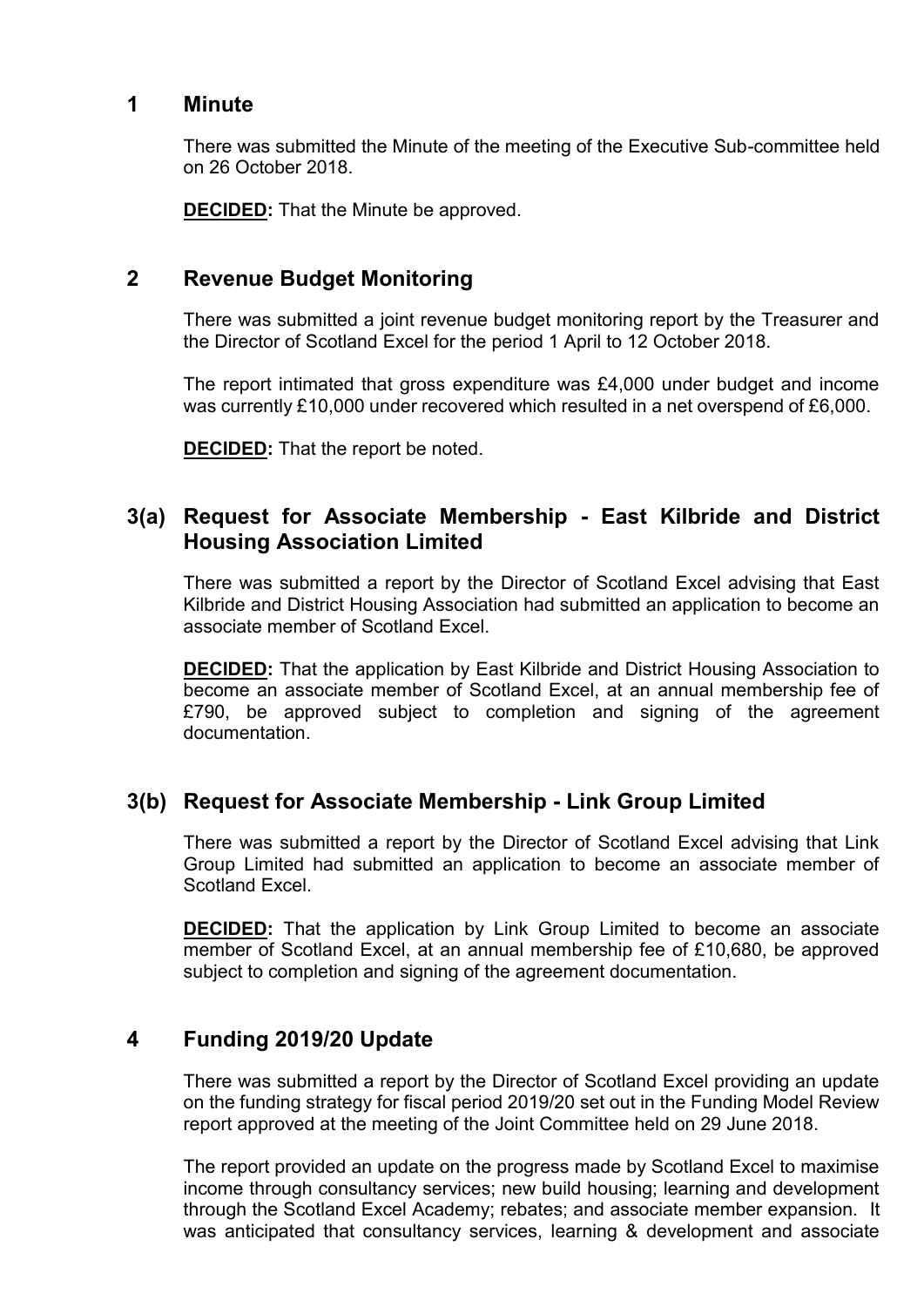member expansion would generate income in 2019/20 with the other two areas contributing in subsequent years. Having implemented the hybrid funding approach approved by the Joint Committee in June 2018, the report anticipated that a requisition increase of 2% would be required for 2019/20.

#### **DECIDED:**

(a) That the progress made since June 2018 be noted; and

(b) That the contents of the report be endorsed and that it be noted that an updated report would be submitted to the meeting of the Joint Committee to be held on 7 December 2018.

## **5 Risk Register Update**

There was submitted a report by the Director of Scotland Excel providing an update on the risk register maintained to assess threats and risks that could impact on the delivery of Scotland Excel's organisational objectives and the actions identified to mitigate such risks.

It was proposed that in future the risks included in the register be ranked in order of degree of risk and that each risk indicate the level of movement between the previously reported risk ranking and the new risk ranking being reported. This was agreed.

#### **DECIDED:**

(a) That in future the risks included in the register be ranked in order of degree of risk (highest to lowest) and that each risk indicate the level of movement between the previously reported risk ranking and the new risk ranking being reported; and

(b) That the report otherwise be noted.

### **6 Employee Absence Management Report**

There was submitted a report by the Director of Scotland Excel relative to employee absence statistics for Scotland Excel. The report advised of the absence levels for the period ending 31 October 2018, the previous six and 12 months and provided information relating to the absence statistics and reasons.

**DECIDED:** That the report be noted.

### **7 Meetings of Scotland Excel Executive Sub-committee in 2019**

There was submitted a report by the Clerk relative to proposed dates and venues for meetings of the Executive Sub-committee in 2019.

**DECIDED:** That the dates and venues for meetings of the Executive Sub-committee in 2019 as detailed in the report, be approved.